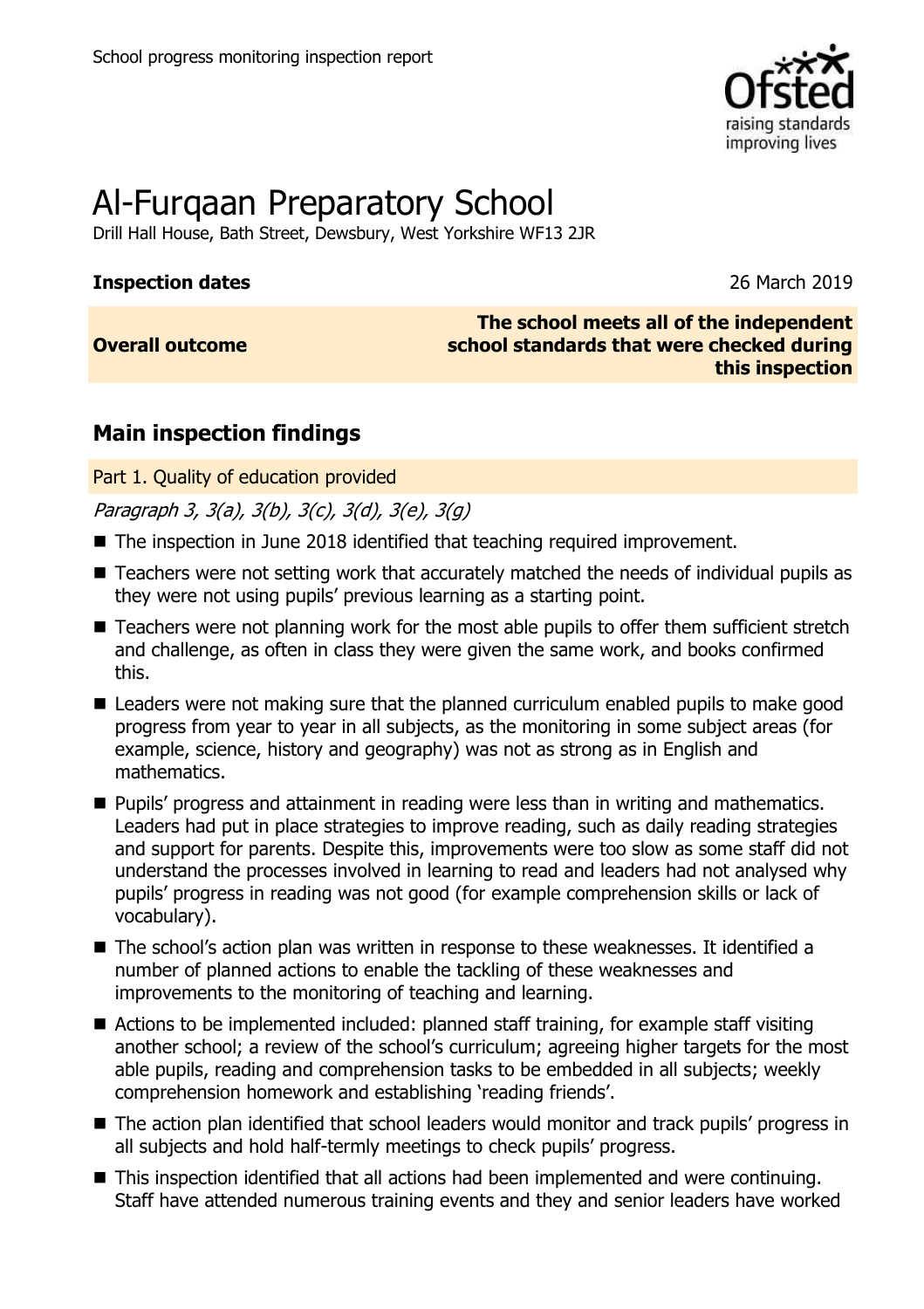

closely with the local authority and other mainstream and independent schools. Consequently, the quality of education has improved quickly.

- Senior leaders have introduced the role of subject leaders. Staff with specialisms in particular subjects are now responsible for monitoring pupils' progress, the curriculum and the quality of teaching and learning in that subject. This means that there is clarity around the curriculum and progress in these subjects.
- Senior leaders have been supported by external consultants, the local authority and leaders from other schools in their monitoring and moderation of teaching and learning. They now have a very accurate picture of the quality of teaching and learning.
- Pupils' progress is now carefully monitored. Moderation exercises and standardised assessment schemes help senior leaders to make accurate assessments of pupils' progress from their starting points.
- In some classes, for example Year 6, teachers are highly skilled at meeting the needs of the most able pupils. They have higher expectations of what these pupils can achieve and pupils' work reflects a greater depth of learning. Senior leaders know that the needs of the most able pupils are not as well met in some other classes.
- **Pupils'** reading outcomes have improved and their progress and attainment levels are rising. Pupils read well and are encouraged to read more and make better use of the school library. Books that pupils read are well matched to their abilities.
- **Pupils' progress in mathematics remains strong, although progress in writing has** recently declined. Due to regular pupil progress meetings, subject and senior leaders are immediately aware of any dips in progress and take action accordingly.
- $\blacksquare$  Now that senior leaders carefully follow pupil progress and monitor teaching and learning, they are aware that although improvements in these areas have been rapid, further improvement is necessary.
- As a result of a wide range of interventions, the previously unmet standards are now met.

#### Part 3. Welfare, health and safety of pupils

Paragraph 7,  $7(a)$  and  $7(b)$  and Part 6 paragraph 32(1) and 32(1)(c)

- At the inspection in June 2018 the above standards were met.
- As part of this inspection the inspector confirmed that the safeguarding policy is still available to parents and takes account of the most recent government guidelines. The inspector also checked that appropriate checks are made to ensure that all adults are suitable to work with children. These checks are recorded on the school's single central record.
- A poster in the reception area and in every classroom clearly identifies who the designated safeguarding lead is and how parents and carers and staff should report any safeguarding concerns. School leaders have excellent channels of communication with the local authority so that the local authority knows where pupils are being educated should they leave the school.
- At the inspection in June 2018 the school leaders were asked to put into place a more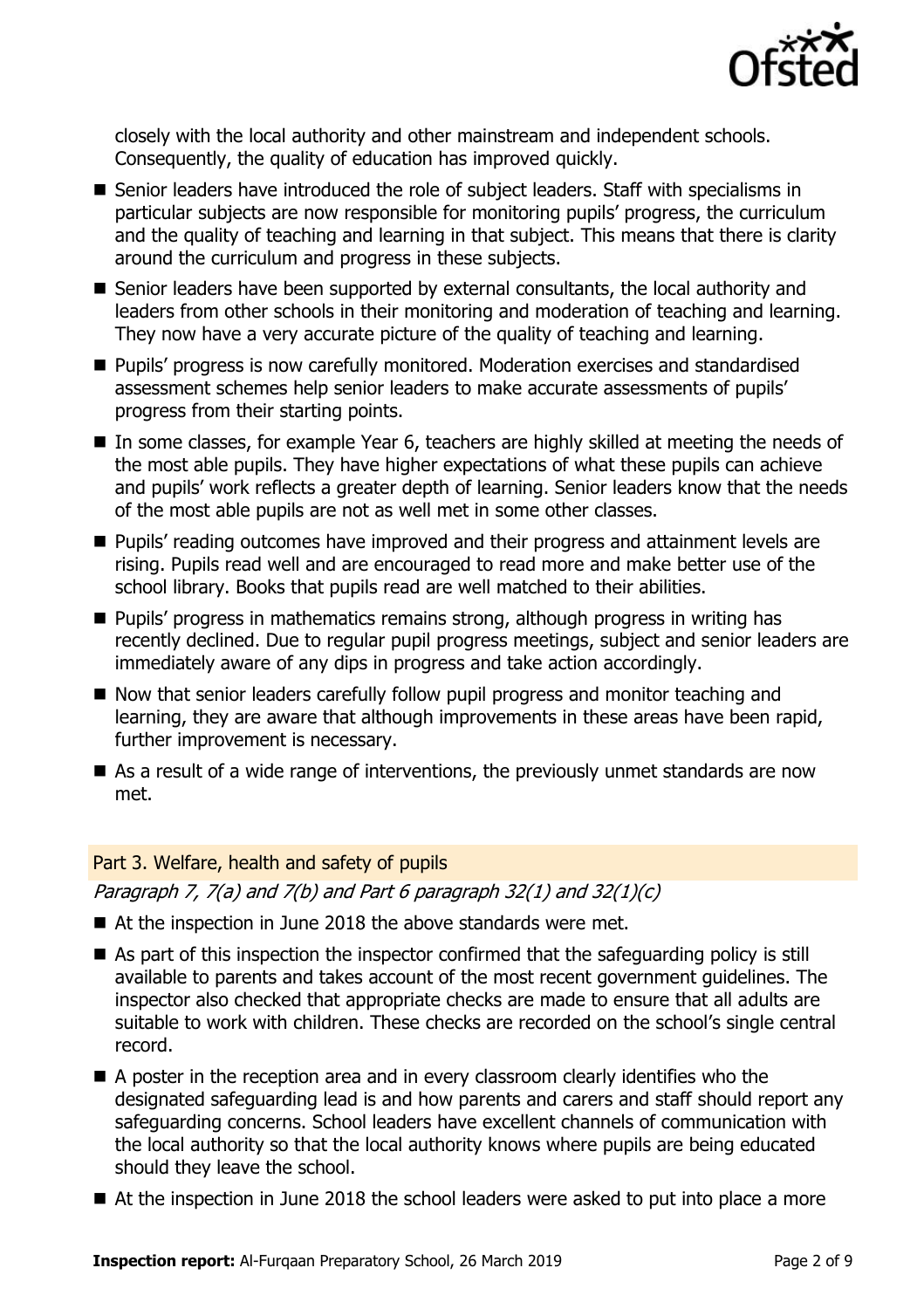

robust system for tracking pupils' levels of absence. Attendance rates were noted as being low, between 93% and 95%.

- Rates of pupils' attendance have improved due to a number of initiatives, as identified in the school's action plan, being effectively implemented. Pupils' attendance is now high, with average whole-school attendance being between 97% and 98%.
- As all documentation is up to date and appropriate checks made, the above standards remain met.

#### Part 8. Quality of leadership in and management of schools

Paragraph 34(1), 34(1)(a), 34(1)(b) and 34(1)(c)

- The proprietor had not ensured that at the inspection in June 2018 all of the independent school standards and the requirements of the Equality Act 2010 were consistently met.
- Inspectors identified that school leaders needed to increase the level of accuracy in the monitoring of teaching and learning so that strengths and weaknesses are recognised and acted upon. Consequently, standards in Part 1 were not met.
- The inspectors identified that the school had five more pupils than it is registered to accept and had not informed the Department for Education and therefore had breached its registration requirements.
- The school's action plan indicated a number of steps, which were to be introduced to improve the monitoring of teaching and learning. An external consultant was to be employed. Also, increased moderation while working with Kirklees Education Services, joint book scrutinies and lesson observations with a good independent school and weekly book scrutinies were planned to take place.
- This inspection identified that all actions had taken place and were continuing to occur. Consequently, there is much greater rigour in the following of pupils' progress in all subjects and in the monitoring of the quality of teaching and learning. Senior leaders intend to continue to work with other local good schools and with the local authority. They anticipate that staff will build on training already completed, for example understanding comprehension skills, phonics and behaviour management.
- The headteacher reports information to the proprietor rigorously on a regular basis, and the proprietor is a frequent visitor in the school. Therefore, the proprietor is well informed about how well the school is improving.
- The proprietor has ensured that required funding is available to maintain school improvement.
- The proprietor has ensured that all independent school standards and the requirements of the Equality Act 2010 are now met.
- These standards are now met.

Schedule 10 of the Equality Act 2010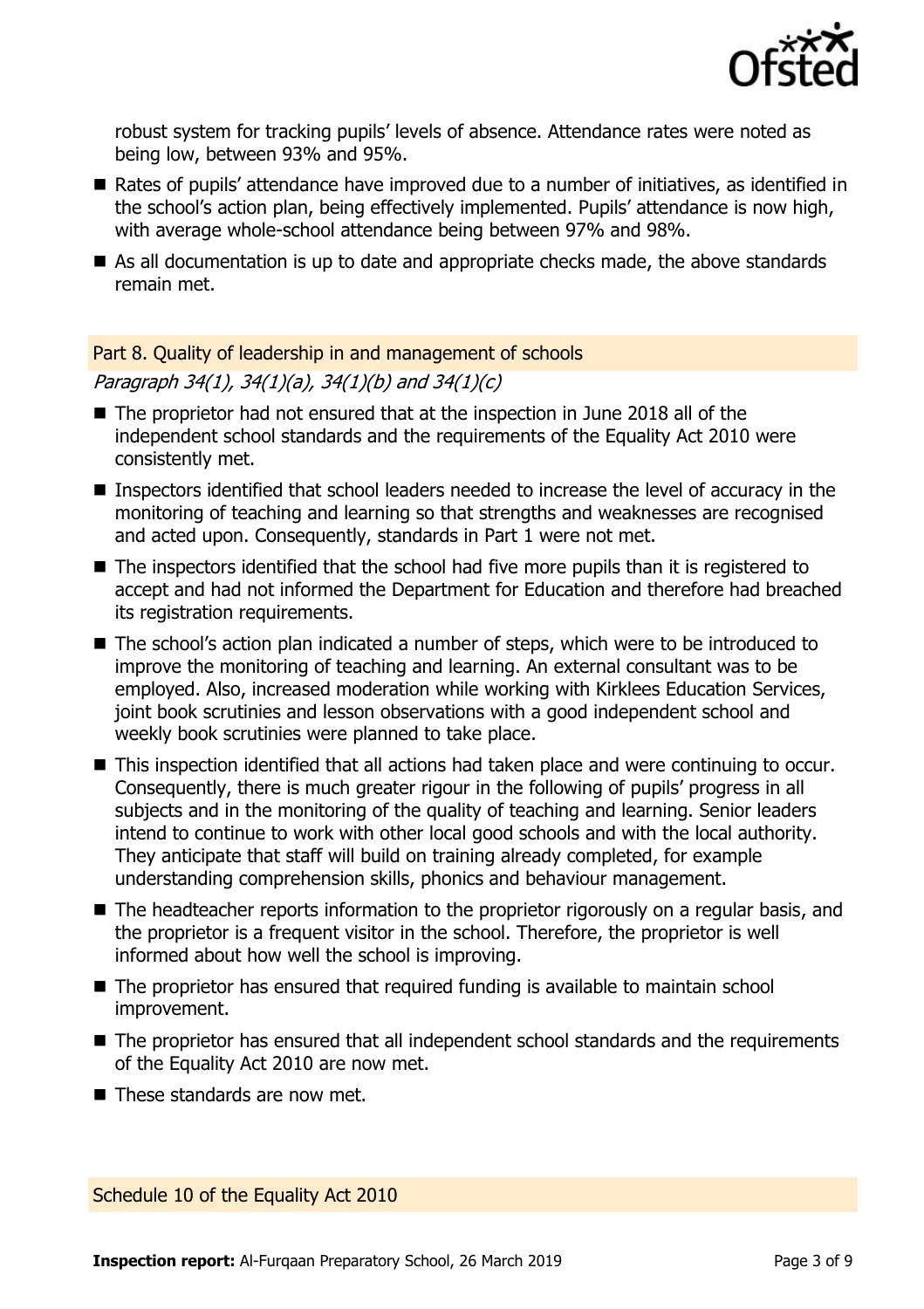

- Inspectors at the inspection in June 2018 identified that the school did not have an effective accessibility plan.
- In June 2018, inspectors also identified that pupils were segregated by sex in Year 5 and 6 for lessons in mathematics and English, contrary to the Equality Act 2010. The school was given time to cease this practice and therefore this was not taken into account when making inspection judgements in 2018.
- The school's action plan indicated that pupils were no longer segregated by sex and that an up-to-date accessibility plan has been produced.
- This inspection identified that pupils are no longer segregated. Boys and girls work and play cooperatively together throughout the school day.
- Senior leaders have an accessibility plan which sensitively considers the needs of all pupils and how the school can provide equal access, for all current and prospective pupils, to the education and care the school provides.
- The school leaders have ensured that the requirements of Schedule 10 of the Equality Act 2010 are now met.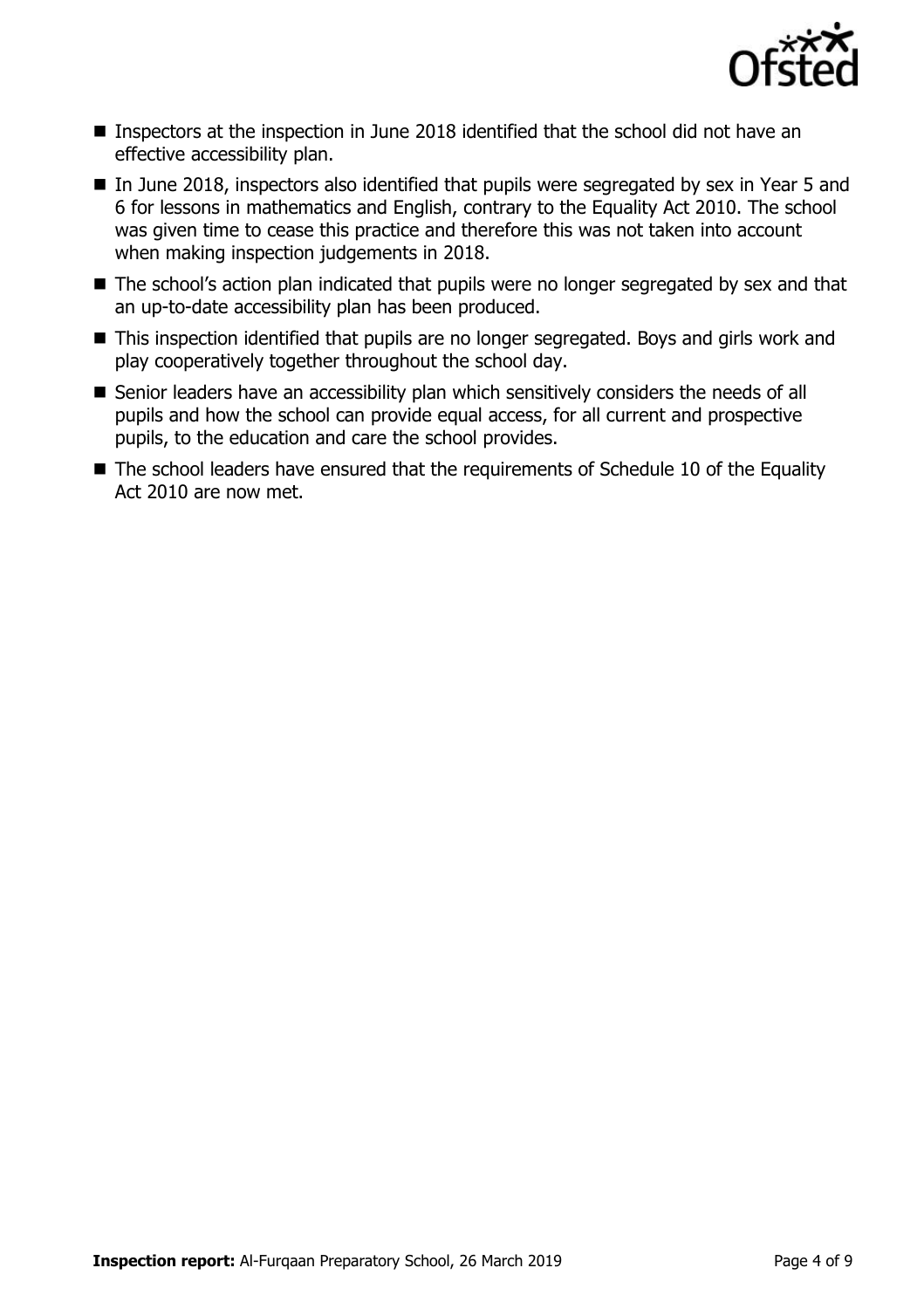

## **Compliance with regulatory requirements**

The school meets the requirements of the schedule to the Education (Independent School Standards) Regulations 2014 ('the independent school standards') and associated requirements that were checked during this inspection. This included the standards and requirements that the school was judged to not comply with at the previous inspection. Not all of the standards and associated requirements were checked during this inspection.

#### **The school now meets the following independent school standards**

Part 1. Quality of education provided

- 3 The standard in this paragraph is met if the proprietor ensures that the teaching at the school–
	- 3(a) enables pupils to acquire new knowledge and make good progress according to their ability so that they increase their understanding and develop their skills in the subjects taught
	- 3(b) fosters in pupils self-motivation, the application of intellectual, physical and creative effort, interest in their work and the ability to think and learn for themselves
	- 3(c) involves well-planned lessons and effective teaching methods, activities and management of class time
	- 3(d) shows a good understanding of the aptitudes, needs and prior attainments of the pupils, and ensures that these are taken into account in the planning of lessons
	- 3(e) demonstrates good knowledge and understanding of the subject matter being taught
	- 3(g) demonstrates that a framework is in place to assess pupils' work regularly and thoroughly and use information from that assessment to plan teaching so that pupils can progress

Part 8. Quality of leadership in and management of schools

- $\blacksquare$  34(1) The standard about the quality of leadership and management is met if the proprietor ensures that persons with leadership and management responsibilities at the school–
	- 34(1)(a) demonstrate good skills and knowledge appropriate to their role so that the independent school standards are met consistently
	- 34(1)(b) fulfil their responsibilities effectively so that the independent school standards are met consistently; and
	- $-$  34(1)(c) actively promote the well-being of pupils.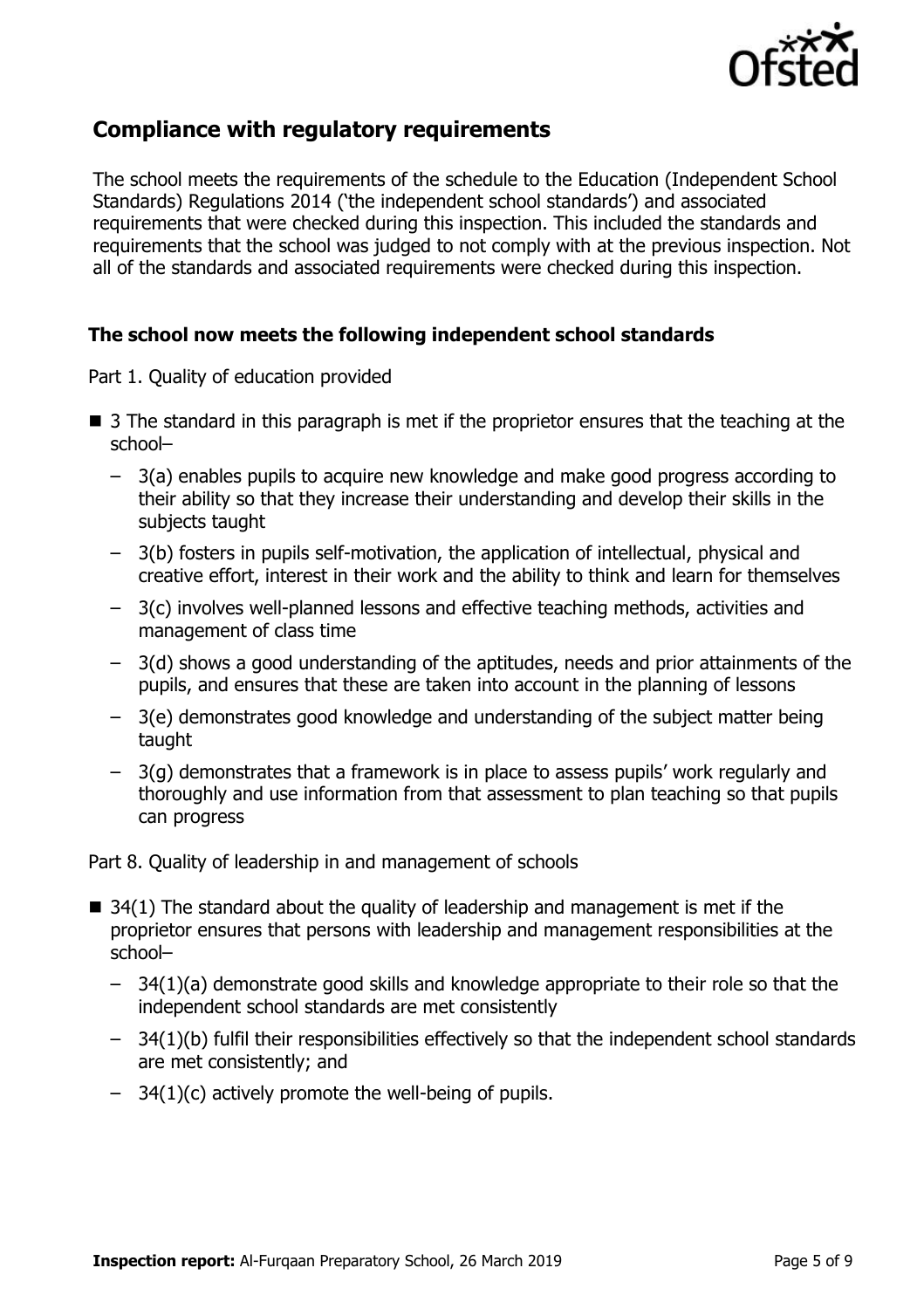

## **School details**

| Unique reference number | 131131   |
|-------------------------|----------|
| DfE registration number | 382/6019 |
| Inspection number       | 10093880 |

This inspection was carried out under section 109(1) and (2) of the Education and Skills Act 2008, the purpose of which is to advise the Secretary of State for Education about the school's suitability for continued registration as an independent school.

| Type of school                       | Other independent school |
|--------------------------------------|--------------------------|
| <b>School status</b>                 | Independent school       |
| Age range of pupils                  | 3 to 11                  |
| Gender of pupils                     | Mixed                    |
| Number of pupils on the school roll  | 127                      |
| Number of part-time pupils           | 9                        |
| Proprietor                           | <b>Yusuf Bham</b>        |
| Chair                                | <b>Yusuf Bham</b>        |
| <b>Headteacher</b>                   | Shaheda Ughratdar        |
| Annual fees (day pupils)             | £1,100                   |
| Telephone number                     | 01924 453661             |
| <b>Website</b>                       | <b>None</b>              |
| <b>Email address</b>                 | info@alfurqaanschool.org |
| Date of previous standard inspection | 19-21 June 2018          |

### **Information about this school**

- Al-Furgaan Preparatory School is registered to accept up to 142 pupils aged between three and 11 years. It also has a 27-place Nursery on site.
- The school currently has 127 pupils on roll. At the previous inspection the school exceeded its registration requirements as agreed by the Department for Education. The school no longer exceeds its registration requirements.
- The school has an Islamic ethos. The school's vision states that the school is 'to provide a high standard of education, in an Islamic environment where children can feel happy, safe and secure. We strongly believe that providing an education according to Islamic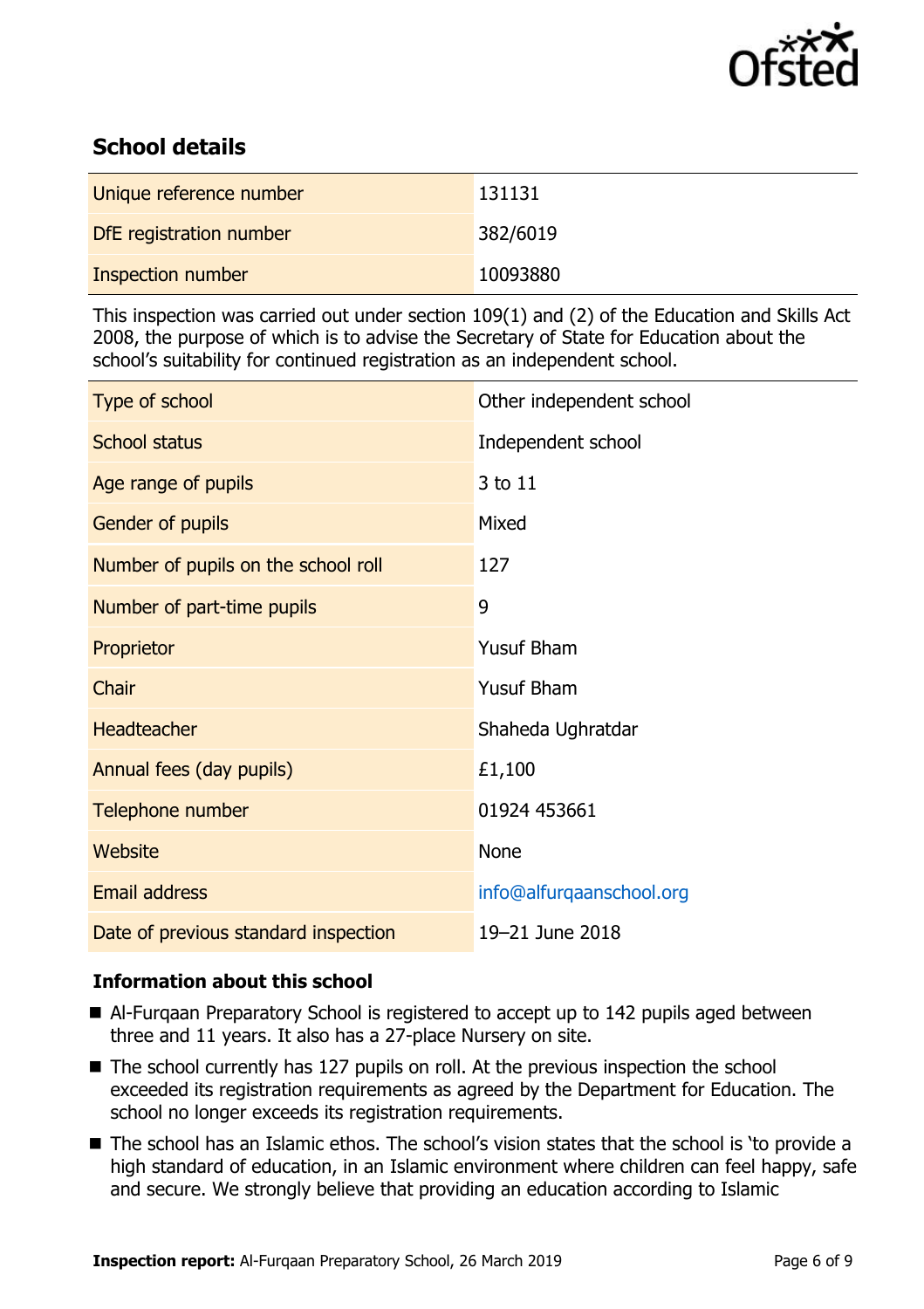

guidelines will instil self-confidence, self-belief and high aspirations. We aim to develop ambitious, resilient and successful children that can be proud of their identity and can then go on to play an integral part in making a positive contribution in today's society'.

 $\blacksquare$  The school no longer has a website.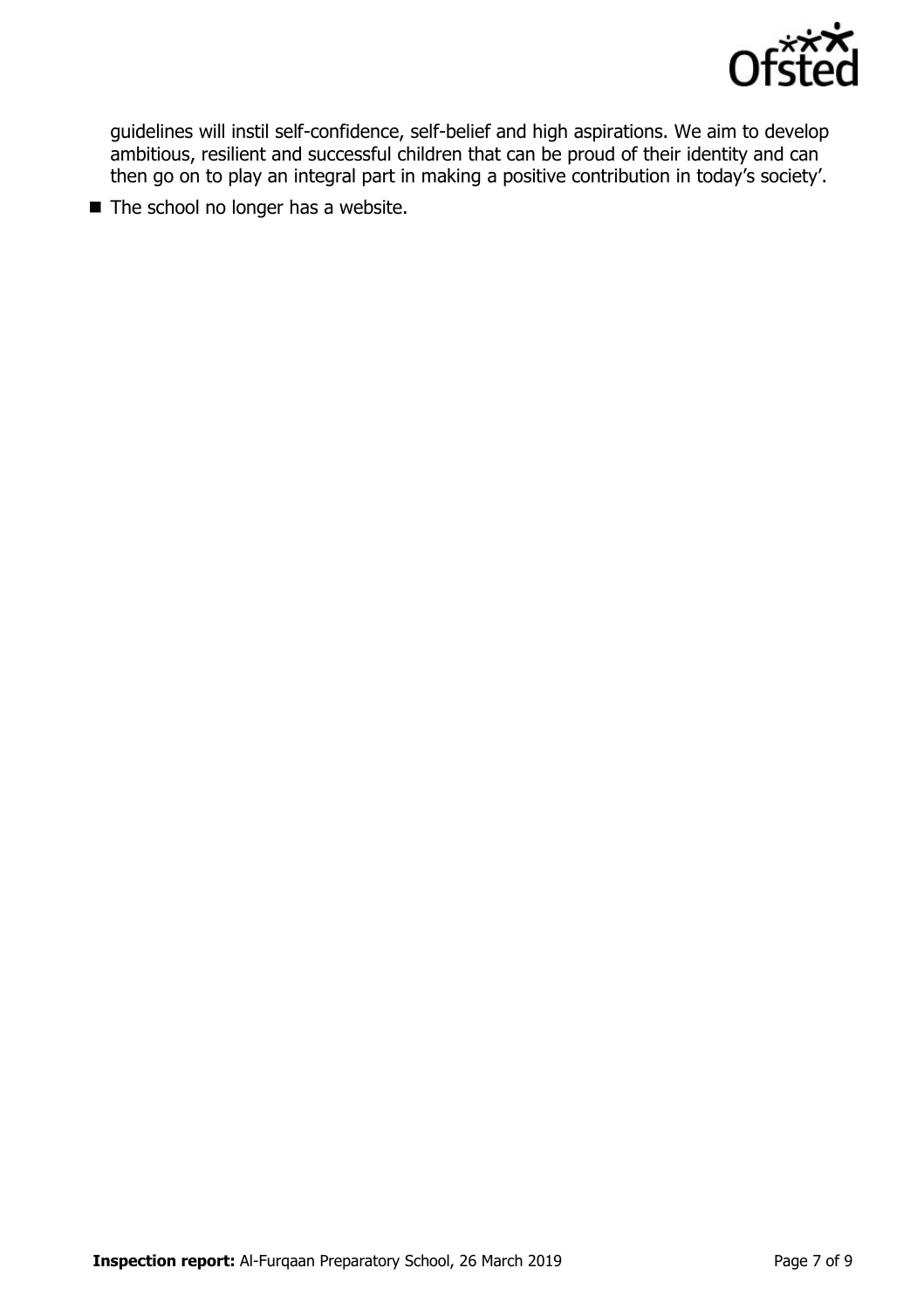

## **Information about this inspection**

- This inspection was carried out at the request of the registration authority for independent schools. The purpose of the inspection was to monitor the progress the school has made in meeting the independent school standards and other requirements that it was judged to not comply with at its previous inspection.
- The inspection was carried out by one of Her Majesty's Inspectors, without notice.
- The school was previously inspected in June 2018, when a full standard inspection judged the school to require improvement.
- This is the school's first progress monitoring visit since its full standard inspection in June 2018.
- The school prepared an action plan at the request of the Department for Education. This plan was evaluated by Ofsted in December 2018 and was judged as acceptable.
- The inspector toured the school and spoke to staff and pupils. She observed pupils in lessons and through break periods. She listened to some pupils read and spoke to them about their school.
- The inspector spoke to the proprietor and read evaluation reports from the local authority and other school leaders who have visited the school.
- Together, the inspector and headteacher observed lessons and looked at pupils' work in their books.
- The inspector also considered a range of documents relevant to the previously unmet standards. Documentation about safeguarding and pupils' attendance were also studied.

#### **Inspection team**

Jo Sharpe, lead inspector **Her Majesty's Inspector**